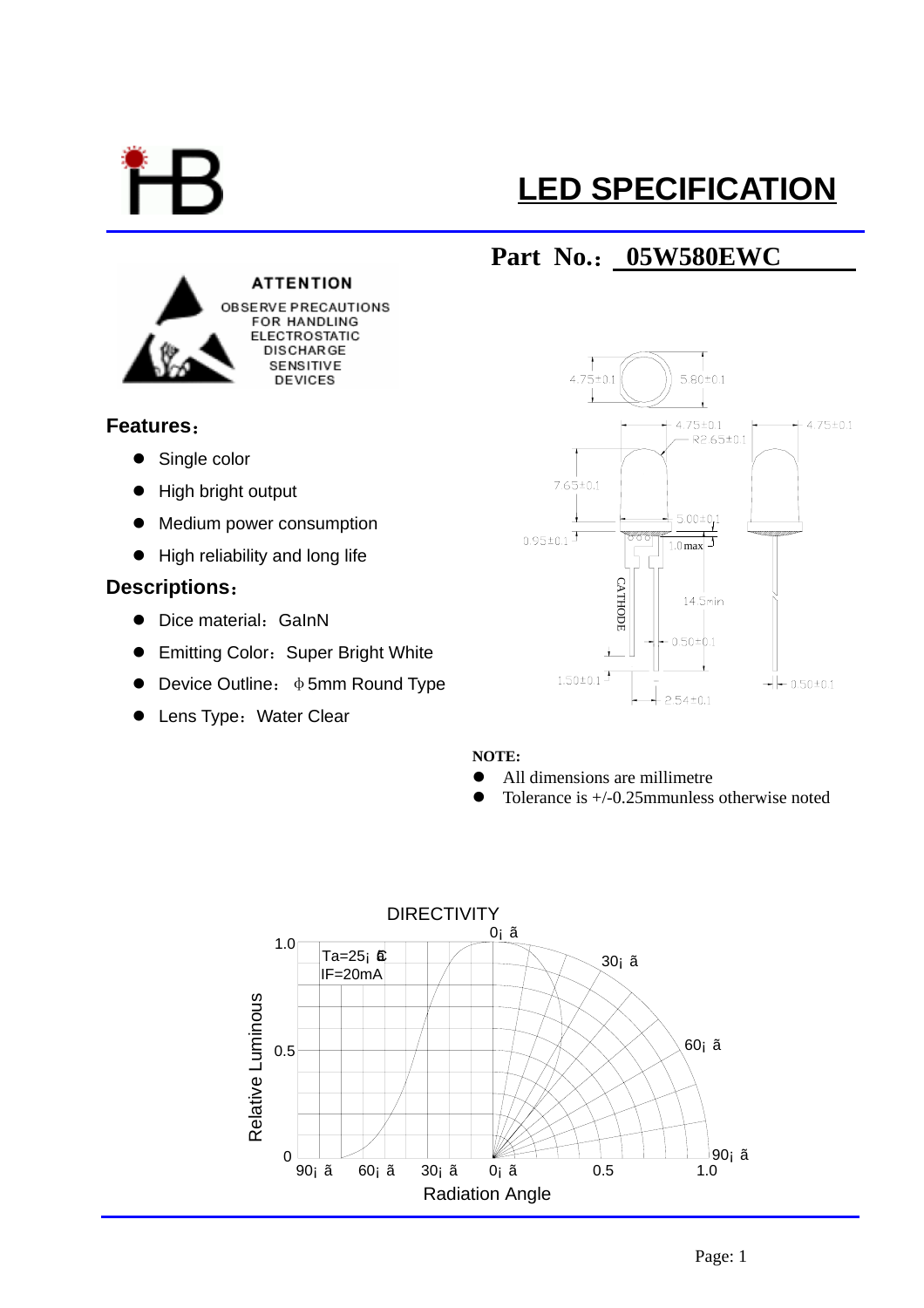

# **Part No.**:**05W580EWC**

## **Absolute maximum ratings**(**Ta = 25**℃)

| Parameter                     | Symbol       | <b>Test</b> Condition | Value |        | Unit         |
|-------------------------------|--------------|-----------------------|-------|--------|--------------|
|                               |              |                       | Min.  | Max.   |              |
| Reverse Voltage               | <b>VR</b>    | $IR = 30 \mu A$       | 5     |        | ٧            |
| <b>Forward Current</b>        | IF           |                       |       | 100    | mA           |
| <b>Power Dissipation</b>      | Pd           |                       |       | 4.8    | W            |
| <b>Pulse Current</b>          | <b>Ipeak</b> | Duty=0.1mS, 1kHz      |       | 200    | mA           |
| <b>Operating Temperature</b>  | Topr         |                       | $-20$ | $+85$  | $^{\circ}$ C |
| <b>Temperature</b><br>Storage | <b>Tstr</b>  |                       | $-25$ | $+100$ | °C           |

## **Electrical and optical characteristics** (**Ta = 25**℃)

| Parameter                | Symbol         | <b>Test Condition</b> | Value   |         |      | Unit    |
|--------------------------|----------------|-----------------------|---------|---------|------|---------|
|                          |                |                       | Min.    | Typ.    | Max. |         |
| <b>Forward Voltage</b>   | VF             | $IF = 100mA$          |         | V10~V12 |      |         |
| <b>Reverse Current</b>   | lr             | $VR = 5V$             |         |         | 30   | $\mu$ A |
| Luminous Flux            | $\Phi$ v       | $IF = 100mA$          |         | N,AE,AF |      | lm      |
| <b>Viewing Angle</b>     | $2 \theta 1/2$ | $IF = 100mA$          | 70      |         | 90   | Deg.    |
| <b>Color Temperature</b> | <b>CCT</b>     | $IF = 100mA$          | $W3-W8$ |         |      |         |
|                          |                |                       |         |         |      |         |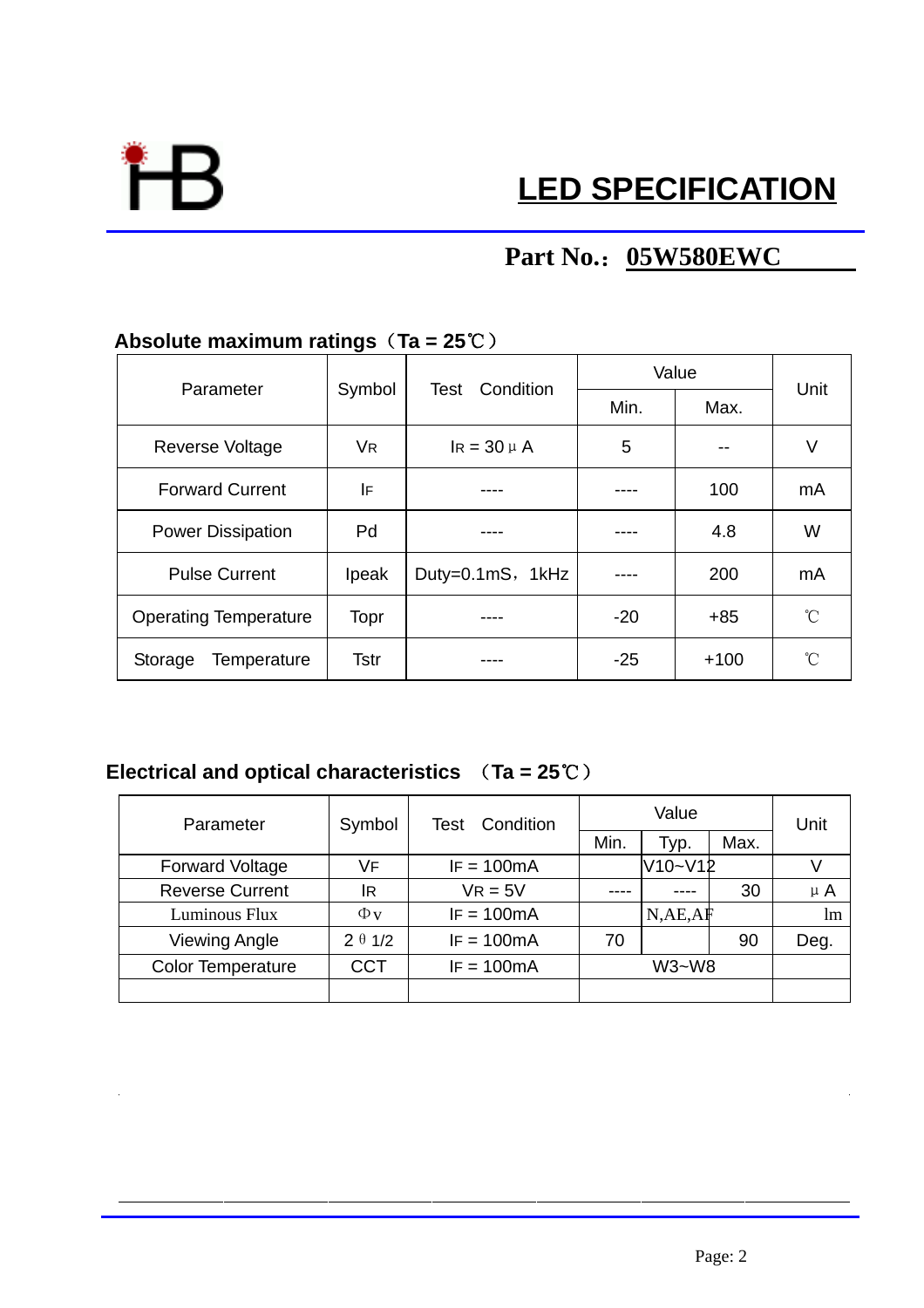

# **LED SPECIFICATION**

# **Part No.**:**05W580EWC**

#### **COLOR TEMPERATURE BIN**

|    | Bin Code C Temp (K) Bin Code |            | C Temp (K)  |
|----|------------------------------|------------|-------------|
| W۵ | $<$ 3000                     | W6         | 6000~7000   |
| W1 | 3000~3500                    | W7         | 7000~8000   |
| W2 | 3500~4000                    | W8         | 8000~10000  |
| WЗ | 4000~4500                    | W9         | 10000~15000 |
| W4 | 4500~5000                    | W10        | 15000~20000 |
| W5 | 5000~6000                    | <b>W00</b> | >20000      |

#### **FLUX BIN**

| <b>Bin Code</b> | Lumens        | <b>Bin Code</b> | Lumens       |
|-----------------|---------------|-----------------|--------------|
|                 | < 0.46        | М               | $6.0 - 7.8$  |
|                 | $0.46 - 0.60$ | ΙN              | $7.8 - 10.0$ |
|                 | $0.60 - 0.77$ | <b>AE</b>       | $10 - 13$    |
|                 | $0.77 - 1.0$  | AF              | $13 - 17$    |
|                 | $1.0 - 1.3$   | AG              | $17 - 22$    |
|                 | $1.3 - 1.7$   | AH              | $22 - 28$    |
| A B C D E F G H | $1.7 - 2.2$   | AJ              | $28 - 36$    |
|                 | $2.2 - 2.8$   | AK              | $36 - 47$    |
| J               | $2.8 - 3.6$   | AL              | $47 - 60$    |
| K               | $3.6 - 4.7$   | AM              | $60 - 78$    |
| L               | $4.7 - 6.0$   | ΑN              | 78~100       |

## **FORWARD VOLTAGE (VF) BIN**

| <b>Bin Code</b> | VF(V)       | <b>Bin Code</b> | VF(V)       |
|-----------------|-------------|-----------------|-------------|
| V1              | $1.6 - 1.8$ | V9              | $3.2 - 3.4$ |
| V2              | $1.8 - 2.0$ | V10             | $3.4 - 3.6$ |
| V3              | $2.0 - 2.2$ | V <sub>11</sub> | $3.6 - 3.8$ |
| V4              | $2.2 - 2.4$ | V12             | $3.8 - 4.0$ |
| V5              | $2.4 - 2.6$ | V13             | $4.0 - 4.2$ |
| V6              | $2.6 - 2.8$ | V <sub>14</sub> | $4.2 - 4.4$ |
| V7              | $2.8 - 3.0$ | V15             | $4.4 - 4.6$ |
| V8              | $3.0 - 3.2$ | V16             | $4.6 - 4.8$ |